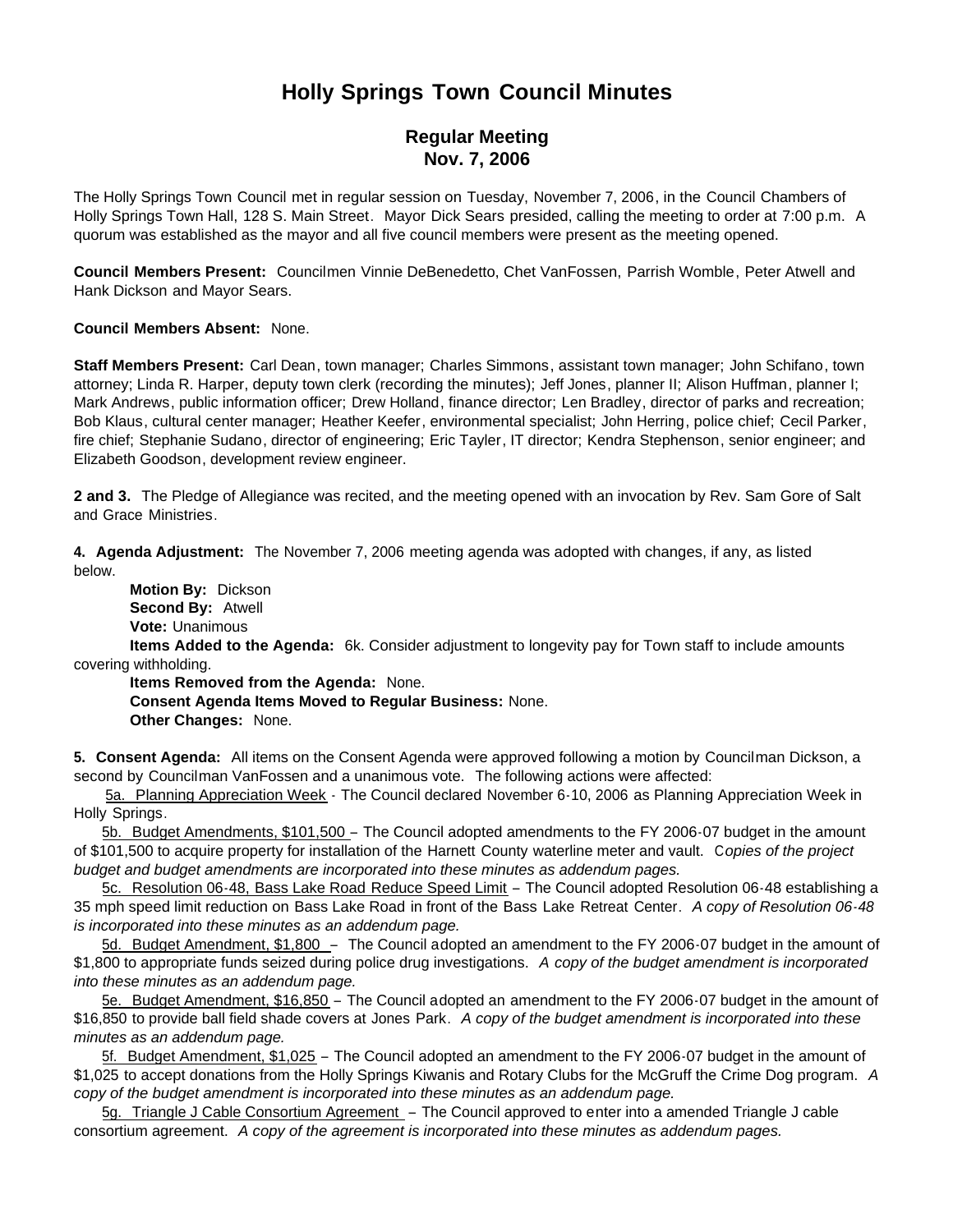5h. Resolution 06-49, Main Street Release – The Council adopted Resolution 06-49 requesting NCDOT release a portion of Main Street in front of Main Street Square. *A copy of Resolution 06-49 is incorporated into these minutes as addendum pages.*

 5i. Avent Ferry Road Pump Station Landscaping – The Council approved to enter a landscape contract with Cloer Nursery in the amount of \$14,993 for the Avent Ferry Road pump station. *A copy of Cloer Nursery contract is incorporated into these minutes as addendum pages.*

 5j. Wildacre Zoning Vested Rights, 06-ZVR-02 – The Council set a public hearing for November 21, 2006 at 7:00 p.m. for Wildacre zoning vested rights application 06-ZVR-02.

**6a. Cultural Center Performing Arts Alliance Program Guidelines** – Mr. Klaus explained the elements of the proposed Holly Springs Cultural Center Performing Arts Alliance program guidelines and the application process. Councilman VanFossen asked about who will be responsible for the area between the cultural center and the

library.

Mr. Klaus said that that area will be shared responsibility between the Town and library.

**Action:** The Council approved a motion to approve program guidelines for the Holly Springs Cultural Center Performing Arts Alliance.

**Motion By:** VanFossen

**Second By:** Atwell

**Vote:** Unanimous

 A copy *of the Cultural Center Performing Arts Alliance program guidelines is incorporated into these minutes as addendum pages.*

**6b. Main Street Square Elements C, D and E, 06-DP-09 –** Ms. Huffman explained that the proposed Main Street Square elements C, D and E, 06-DP-09, Planned Unit Development (PUD) is for multi-family, mixed use and commercial elements. She said the primary housing type permitted in this district according to the PUD master plan is multi-family apartments and mixed use with condos above commercial uses.

Ms. Huffman said Elements C, D and E -- the Neighborhood Center district -- is the central location within the PUD. She said the central element would provide services to the residences, creating a pedestrian-friendly atmosphere helping to minimize the amount of vehicular traffic.

 Ms. Huffman said the flood study has been completed and reviewed and the site will not have a negative impact on the downstream residents along the main channel in a 100-year storm event. She said the Town's policy statement states that if there are existing downstream drainage complaints and problems, then upstream development cannot exacerbate those conditions. There have been previous downstream drainage complaints along the stream that runs along the rear of this project. However, the finished floor elevations of the downstream homes are well above the 100 year flood plain, and increases are kept to zero along the majority of the length of the stream.

Ms. Huffman said the Planning Board discussed open space, parks and greenway trails, foundation landscaping and access onto Hwy. 55. Ms. Huffman said that staff and the Planning Board recommend approval with conditions.

**Action:** The Council approved a motion to approve Development Plan and Preliminary Plan #06-DP-09 for Main Street Square Elements C, D, and E as submitted by Bass, Nixon & Kennedy, Inc., project number 05904000, dated revised 09/11/2006 with the following conditions:

- 1. All previously approved conditions of approval for Main Street Square PUD apply to this plan.
- 2. Fee-in-lieu of pump station upgrade will be required.
- 3. This phase (Element C, D, & E) cannot be constructed until utilities and roadways are complete from Elements A and/or F.
- 4. The following items are to be included with  $1<sup>st</sup>$  construction drawing submittal (later in the approval process):
	- Show and label backwater easements (to be recorded) at stream crossings and storm drainage inlets; provide 100 year calculations accordingly.
	- b. Provide a drainage area map and supporting calculations.
- 5. Prior to construction drawing approval, the following items must be addressed:

 a. The NCDOT right of way abandonment issue for South Main Street must be resolved. **Motion By:** Womble **Second By:** DeBenedetto **Vote:** Unanimous

**6c. Shelly Lane Gifts and Collectibles, 06-DP-12** – Ms. Huffman explained that 06-DP-12, Shelly Lane Gifts and Collectibles proposes a gift shop within the existing building located at 100 E. Ballentine Street. She said the applicant is mirroring the approved site plan for the Alltel Communication office that was approved in 1999, but is proposing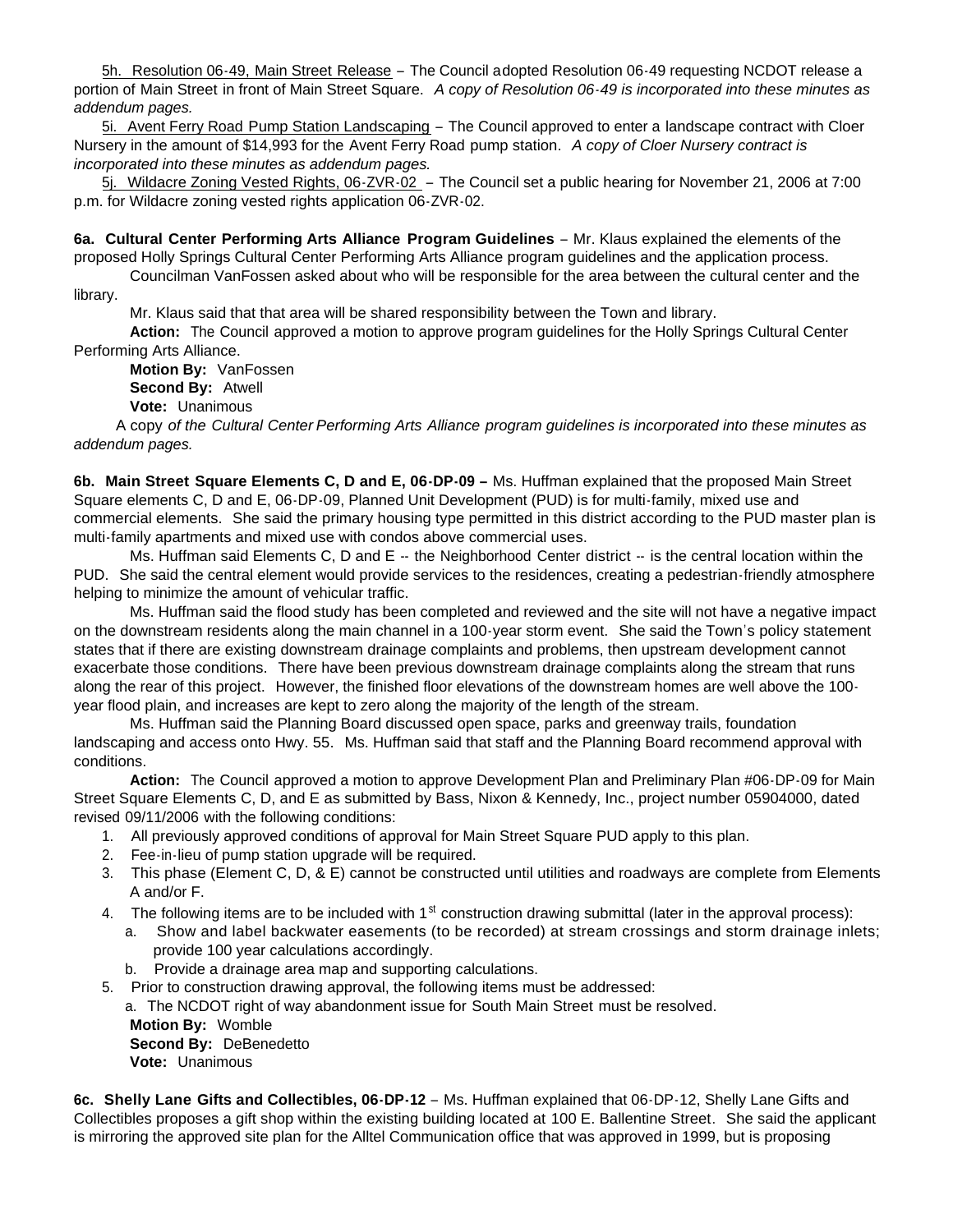improvements to the site.

 Ms. Huffman said the plan proposes on-street parking and sidewalks. She said the developer proposes brick veneer columns on the corners of the structure with black fabric awnings and decorative lighting on both sides of the front door. She said the façade and trim work would be painted. Ms. Huffman said this structure is in compliance with the marketing study completed for the Village District Area Plan.

Ms. Huffman said the Planning Board discussed the sidewalk connections and parking and recommends approval with conditions.

There was discussion among staff and the Council Members if there were adequate on-street parking for this site.

Thomas Spaulding, 971 Trinity Road, Raleigh, representing the applicant, said the applicant is proposing significant improvements to the property using the existing square footage. He said the on-street parking located on West Ballentine would match the parking of the Village Office Condos on-street parking area.

**Action:** The Council approved a motion to approve Development Plan #06-DP-12 for Shelly Lane Gifts and Collectibles as submitted by Spaulding & Norris, PA, project number 627.06, dated revised 10/10/2006 with the following conditions:

1) The following items are to be included with  $1<sup>st</sup>$  construction drawing submittal (later in the approval process):

- a) Identify additional impervious area that will be added with Ballentine Road widening and where the storm drainage will be collected. Offsite evaluation will be necessary to determine the point of collection and if any additional off-site modifications area necessary for storm drainage.
- 2) The following items are to be addressed prior to  $1<sup>st</sup>$  construction drawing approval:
	- a) Plat recording the right of way for Ballentine Street and Raleigh Street.
	- b) Recorded deed providing right of way and temporary construction easements for South Main Street.
	- c) Within 10 business days the applicant will submit a revised landscape plan, sheet C-2.0 to depict the correct landscape perimeter yard. The landscape perimeter yard is to be installed on the property line adjoining the neighboring residential property as required by the Town of Holly Springs UDO Section 7.01.

3) The on-street parking for Ballentine Street is to match the Village Office Condos on-street parking area.

**Motion By:** Atwell **Second By:** Womble **Vote:** Unanimous

At this time, Mayor Sears and Councilman VanFossen asked to be excused from discussion and deliberation on Items 6d. and 6e., and the Council approved the motion to recuse Mayor Sears and Councilman VanFossen from the meeting.

 **Motion By:** Atwell **Second By:** Dickson **Vote:** Unanimous

Councilman Womble asked the town attorney if Mayor Sears and Councilman VanFossen should remain in the meeting. Mr. Schifano explained that they could remain seated; however, they could not participate in the discussion and the deliberation of the next two agenda items.

 Councilman Atwell wanted to commend Mayor Sears and Councilman VanFossen for recusing themselves each time there is discussion regarding Twelve Oaks Subdivision because of their professional relationships to the project, even though it may not always be necessary.

**6d. Twelve Oaks, Phase 3A, 06-MAS-07** – Ms. Huffman explained that the applicant is requesting approval for Twelve Oak, Phase 3 preliminary plan 06-MAS-07. She said the plan proposes 15.12 acres for 47 single-family residential type B lots with a minimum lot size of 7,000 square feet.

 Ms. Huffman said the lot sizes range from 7,000 square feet to 13,559 square feet. She said within the entire PUD plan there are 234.1 acres of open space and 1.3 acres of open space in phase 3A.

Ms. Huffman said staff and the Planning Board recommend approval with conditions.

 Councilman Dickson asked if condition #4 regarding an amendment to the development agreement as the result of loosing 17 acres of public open space had been resolved.

 Mr. Bradley said that issue has not been resolved, but that he is still working with the developer on amending the agreement.

 **Action:** The Council approved a motion to approve Preliminary Plan #06-MAS-07 for Twelve Oaks Phase 3A as submitted by Spaulding & Norris, PA, dated September 25, 2006 with the following conditions:

- 1) All previous PUD conditions for the approved Twelve Oaks PUD will also apply to this project.
- 2) Prior to Final Plat, the following must be completed:
	- a) Provide covenants which establish Homeowner's Association to cover maintenance of private open spaces,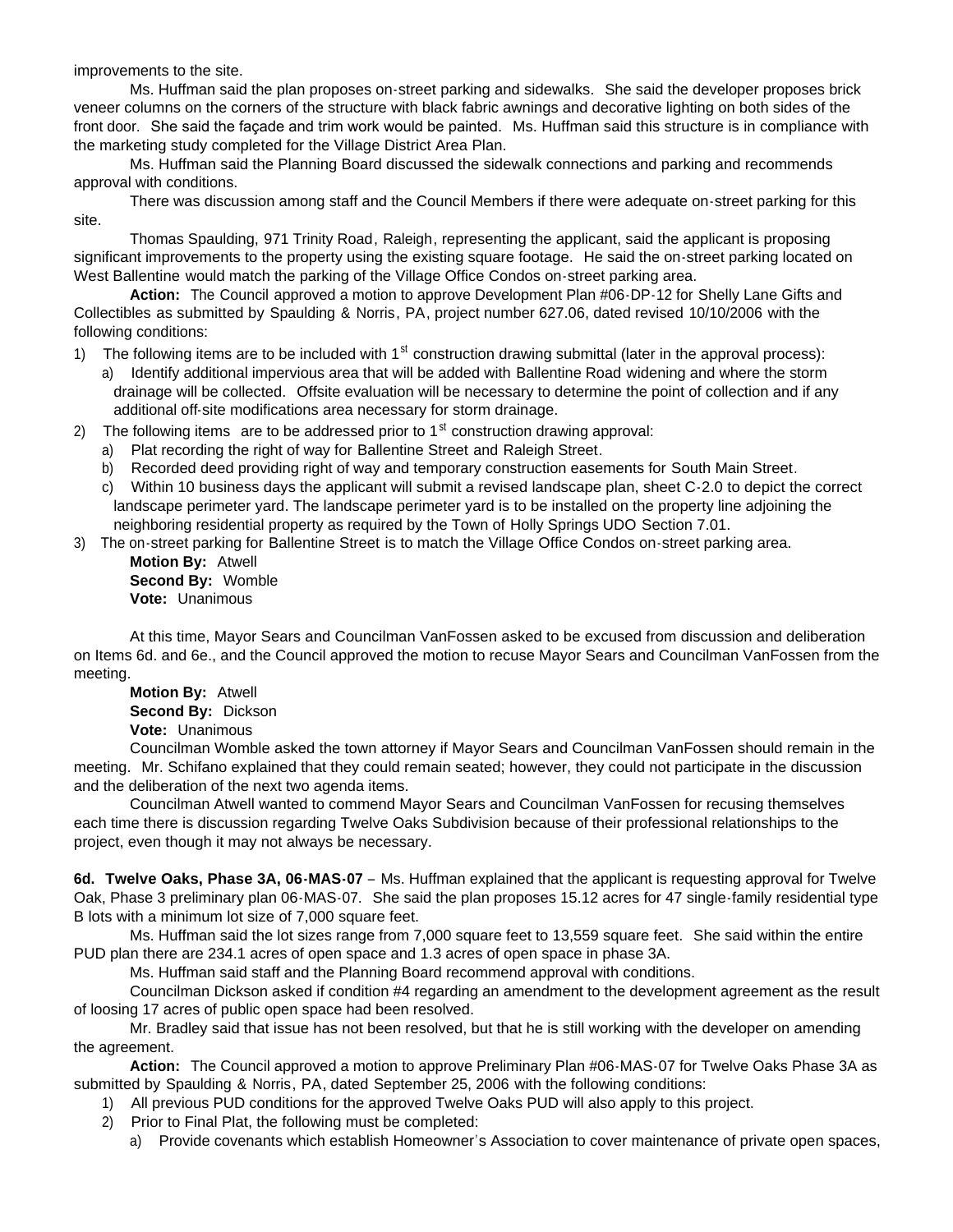streets, parking areas, lighting, recreation areas, greenways, ponds, lakes, private sewer collection, private drainage easements, etc. Note a draft copy of the Homeowner's Association covenants will need to be submitted with 1<sup>st</sup> plat submittal for review. Once plat and Homeowner's Association covenants are complete, a recorded copy will need to be returned to the town with the recorded plat.

- 3) The following items are to be included with  $1<sup>st</sup>$  construction drawing submittal (later in the approval process):
	- a) Provide a drainage area map of all upstream area that is tributary to the development as well as the onsite sub-basin areas. Please confirm that all post runoff will be accommodated. Supporting calculations shall be submitted as well.
	- b) Show and label backwater easements (to be recorded) at stream crossings and storm drainage inlets; provide 100 year calculations accordingly.
	- c) Provide grading plan showing existing and proposed contours.
	- d) Per the Holly Springs Flood Ordinance areas with a drainage area greater than 5 acres shall provide a flood study. A HEC-RAS flood study shall be required with  $1<sup>st</sup>$  construction drawing submittal. After grading is complete an as-built flood study will need to be completed and approved prior to plat submittal.
	- e) Verify that proper clearance is provided between water main, sanitary sewer, reuse, and storm sewer lines.
	- f) Provide sewer service and meter locations (including sizes).
	- g) Verify that minimum FFE is 2' above the 100 year flood or backwater elevation for all lots adjacent to the flood plain.
- 4) Parks & Recreation Dept. Due to the Council approved amendments to the PUD there is a need to amend the Developer Agreement as a result of the loss of 17 acres of public open space. Until then we are recommending that the fee-in-lieu be paid at the rate of \$904 per unit. Discussions have been with the developer towards the building of greenway to compensate for the loss of acreage. To this point nothing has been finalized.

 **Motion By:** Atwell **Second By:** Vinnie **Vote:** Unanimous

**6e. Twelve Oaks, Phase 4, 06-MAS-08** – Ms. Huffman said that this request is for approval of Twelve Oaks Phase 4 which is designated for 22 single-family residential Type D lots of a minimum 12,000 square feet lot size. She said the smallest lot in phase 4 is 15,946 square feet and the largest is 50,197 square feet.

Ms. Huffman said there is .8 acres of proposed open space and 12.9 acres in residential lots making the total acreage 13.7 acres for phase 4.

 Ms. Huffman said the applicant is requesting an exception to the Engineering Design and Construction Standards for the 1,000 feet maximum length of the cul-de-sac shown on this plan. The length of this cul-de-sac would be approximately 1,500 feet from the last point of alternate access.

 She explained that engineering staff supports this exception to the standards since there would be.only 20 lots on this cul-de-sac, and adequate hydrant spacing is provided.

 Mr. Parker said the fire and rescue department reviewed the plan and found no problems with getting rescue vehicles onto the street as long as there is not on-street parking. He added that the large lot sizes would minimize onstreet parking.

Ms. Huffman said the Planning Board discussed the length of the cul-de-sac, fire hydrants and the ability of fire trucks to turn around at the end of the cul-de-sac. She said staff and the Planning Board recommend approval with conditions.

**Action #1:** The Council approved a motion to approve an exception to the Town's Engineering Design and Construction Standards Section 3.02-E associated with preliminary plan 06-MAS-08 for Twelve Oaks, Phase 4 to allow the length of a dead end road to exceed the maximum of 1,000 feet as submitted by Jones, Cnossen & Dolle Engineering, PLLC, dated September 25, 2006.

**Motion By:** Womble **Second By:** Atwell **Vote:** Unanimous

**Action #2:** The Council approved a motion to approve Preliminary Plan #06-MAS-08 for Twelve Oaks Phase 4 as submitted by Jones, Cnossen & Dolle Engineering, PLLC, dated September 25, 2006 with the following conditions:

- 1) All previous PUD conditions for the approved Twelve Oaks PUD will also apply to this project.
- 2) The following items will need to be addressed during Final Plat review:
	- a) Homeowner's Association Covenants will need to cover maintenance of private open space, private streets, parking areas, lighting, recreation areas, greenways, ponds, lakes, private sewer collection, private drainage easements, etc. The covenants will need to be submitted for review with  $1<sup>st</sup>$  plat submittal and then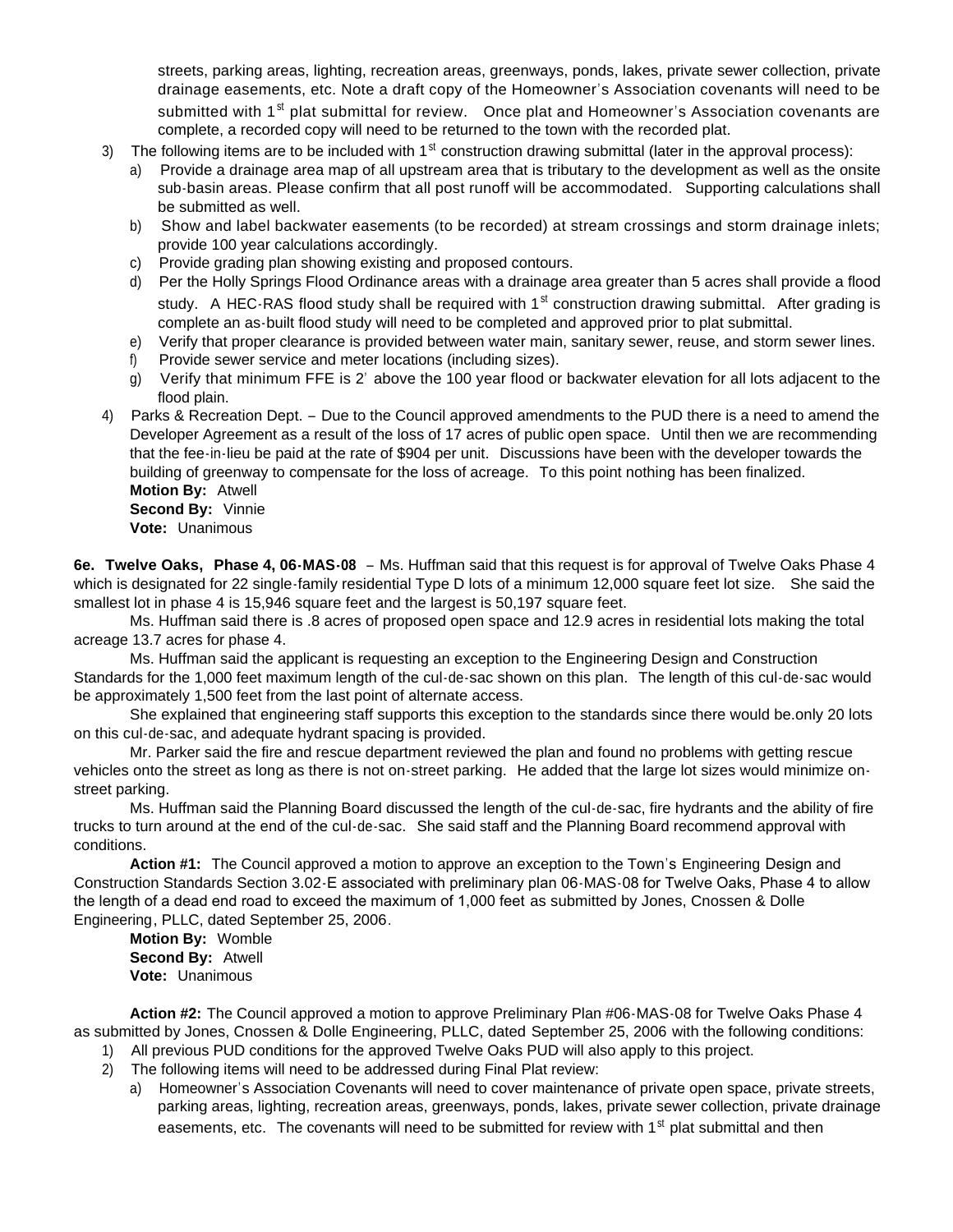recorded covenants will need to be recorded at the time that the plat is recorded. If this is addressed with an earlier phase then a copy of the recorded covenants should be provided with the plats at the time of review.

- 3) The following items are to be included with  $1<sup>st</sup>$  construction drawing submittal (later in the approval process):
	- a) Please provide a drainage area map of all upstream area that is tributary to the development as well as the on-site sub-basin areas. Confirm that post development run-off will be accommodated. Supporting calculations shall be submitted.
	- b) Show and label backwater easements (to be recorded) at stream crossings and storm drainage inlets; provide 100 year calculations accordingly.
	- c) Per the Holly Springs Flood Ordinance areas with a drainage area greater than 5 acres shall provide a flood study. A HEC-RAS flood study shall be required for this project. After grading is complete an as-built flood study will need to be completed and approved prior to plat submittal.
	- d) Provide signed USACE wetlands map.
- 4) Parks & Recreation Dept. Due to the Council approved amendments to the PUD there is a need to amend the Developer Agreement as a result of the loss of 17 acres of public open space. Until then we are recommending that the fee-in-lieu be paid at the rate of \$904 per unit. Discussions with the developer towards the building of greenway to compensate for the loss of acreage. To this point nothing has been finalized. **Motion By:** Atwell

 **Second By:** Womble **Vote:** Unanimous

 **Action:** The Council approved a motion to readmit Mayor Sears and Councilman VanFossen into the meeting.  **Motion By:** Atwell  **Second By:** Womble  **Vote:** Unanimously

6f. The Overlook at Holly Glen Grading/Construction Plan – Ms. Goodson explained to the Council that the Overlook at Holly Glen was originally approved on November 15, 2005 with the following special condition added by Council: *"The proposed development is (to be) appropriate to the site and its surroundings and the existing grading, and vegetation will be preserved to the extent possible in keeping with common building practices."*

 Ms. Goodson said the developer has since submitted a grading and construction plan for roadway and utility grading which was approved. She explained the developer also submitted a revised erosion control plan that shows the proposed lot clearing and grading en masse – the majority of the 80 lots. She said that staff denied the initial submittal and told the developer that it did not meet the Council's condition of approval.

Councilman Atwell expressed his concern that the developer intends to mass grade every developable portion of the property, and that the only trees that were being preserved for open space were those situated in areas where the topography is so severely steep that it cannot be used for development anyway. He said the plan represents a worstcase scenario for the clear-cutting of trees.

Councilman Dickson said that the grading plan is similar to the Windcrest development.

Councilman DeBenedetto asked the percentage of the homes that will built as slab on grade.

Thomas Spaulding of Spaulding and Norris, PA, 972 Trinity Road, Raleigh, representing McCar Homes, who is the current owner of the property -- Mr. Spaulding said that none of the homes will be built slab on grade. Mr. Spaulding distributed a brochure of the style of homes that will be constructed within the development. He said the houses are to be constructed of stone, brick and hardiplank.

Mr. Spaulding reviewed with the Council the grading plan and the location of the sewer lines which will require grading. He said the plan before the Board shows only the area requested for grading, but does not show the 40% of undisturbed areas of the project.

Mr. Spaulding described how the plan meets the intent of the condition and explained that because of the topography of the land, the developer cannot meet the condition. He discussed the movement of dirt from one side of the development to the other, to build up the topography, because the land and driveways are so steep. Mr. Spaulding said that by grading all the lots at one time the developer can review the drainage at one time, instead of lot by lot. He said the plan calls for construction of seven retaining walls because of the steepness of the property.

Mr. Spaulding said "why" the developer is requesting grading for the entire site is because of safety, looks and the end product. He said the safety issue is the steepness of the driveways and once the residents are living within the development. the dirt moving should be completed. He said the second issue is the appearance of the development. He said when grading the entire area at once, the lots can be tied together more smoothly, and the drainage can be reviewed properly at one time by the developer versus grading by the builder on a lot by lot bases.

Mr. Spaulding asked the Council to consider the topography of the land, which is from 40 to 50 feet difference in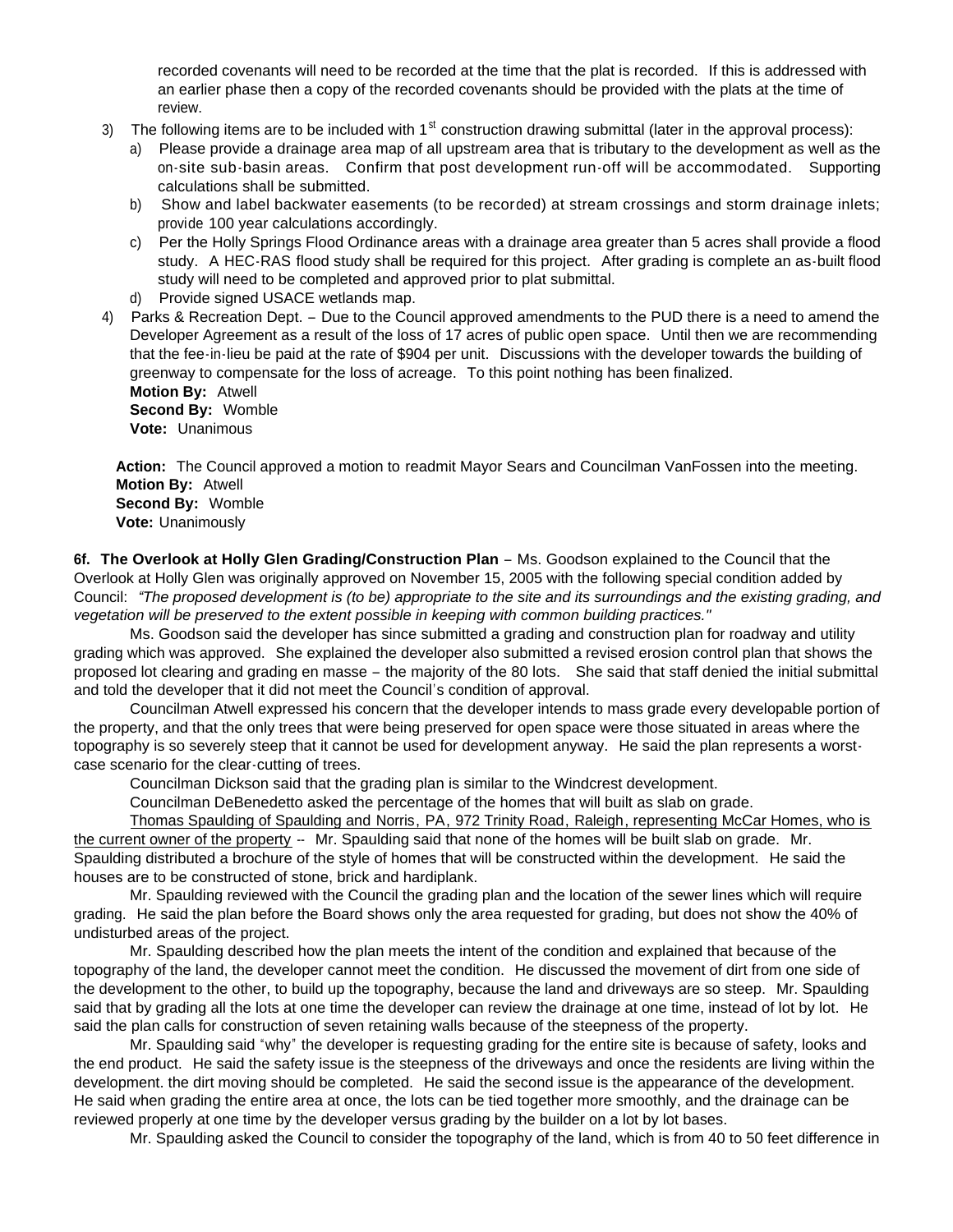elevation from the highest point of the property to the lowest.

Mr. Spaulding said the proposed lot plan indicates that a portion of the lots will be graded in their entirety, leaving no existing vegetation; and some lots will be graded leaving vegetation only in the perimeter buffer. The remaining lots along the northeast and northwest perimeters have kept the most natural vegetation and topography along the streams and open space.

Councilman DeBenedetto asked if the development would belong to a home owners association and how much parks, greenway and open space will this development have.

Mr. Spaulding said that this site has been adopted into the Holly Glen HOA and pays a fee for the use of the pool and park areas.

There was much discussion among the Council members and Mr. Spaulding about the reasoning of mass grading and whether the slope of the uphill lots would be better served as lawns than wooded areas.

Councilman Atwell gave an example of the homes built in Holly Pointe, which is similar to this development in that the rear yards are very steep with a sewer easement cleared, but the trees are preserved.

Councilman Atwell asked for clarification on the McCar's product, specifically if the homes would be a slab on grade product.

Brent Newman of 8529 Kempton Cross Drive, Wake Forest with McCar Homes – Mr. Newman explained that the foundation of the homes is a stem wall foundation versus the slab on grade foundation.

Councilman Atwell discussed the appearance of the product with trees and said mass grading is more of ease to the developer versus a safety issue. Councilman Atwell said that in the Holly Glen Home Owners Association agreement the plan calls for forest landscaping. He also discussed the need to preserve the trees in the buildable areas and the development will have the appearance of mass grading like Braxton Village and Windcrest subdivisions.

 After much discussion among Mr. Newman and the Council regarding the slope and steepness of the topography Council members were in consensus to deny the grading plan, to direct the applicant to resubmit a revised grading plan and to encourage all new development to preserve wooded areas and slopes and natural character.

 **Action:** The Council approved a motion to deny the proposed grading and construction plan for The Overlook at Holly Glen, ruling that it does not meet the intent of the preliminary plan approval condition and to direct the applicant to resubmit a revised grading plan.

 **Motion By:** Atwell **Second By:** Dickson **Vote:** Unanimous

**6g. Stinson Avenue Connection Plan** – Ms. Stephenson explained that in the Town's Capital Improvement Plan a roadway connection is planned for Stinson Avenue. She said the roadway connection will connect the two existing sections of Stinson for vehicular, bike and pedestrian traffic. She said the connection will serve as a vital link between the Village District and Bass Lake Road.

 Ms. Stephenson said the construction will include 400 linear feet of roadway; three 8 ft. x 7 ft. box culverts; 149 feet of sewer relocation; 400 feet of 8-inch waterline; and roadway storm drainage.

 She said staff plans to publicly bid the construction project the second week in November and construction will be complete by mid-summer.

**Action:** The Council approved a motion to endorse the Stinson Avenue connection plan.

 **Motion By:** Dickson **Second By:** Atwell **Vote:** Unanimous

**6h. Fire Station Renovations Plan** – Mr. Parker said the board previously approved renovations to Fire Station Two located on Avent Ferry Road. He said this request is to consider the building elevations and floor plans. Mr. Parker said the footprint of the building will not change. He said the renovations will provide sleeping quarters and restroom/shower facilities for staff.

He said the exterior of the facility will be painted, re-roofed and new bay doors would be installed.

 Mr. Parker said that staff recommends awarding the construction contract to R.E.D. Construction in the amount of \$232,000.

 Mr. Dean said the Town received the following three bids from contractors: Nordic Design & Construction, Inc., in the amount of \$256,500; Raper & Sons in the amount of \$233,500 and R.E.D. Construction Co. in the amount of \$232,000.

**Action:** The Council approved a motion to award construction contract to R.E.D. Construction for renovations to the Holly Springs Avent Ferry Road fire station in the amount of \$232,000.

 **Motion By:** Womble **Second By:** VanFossen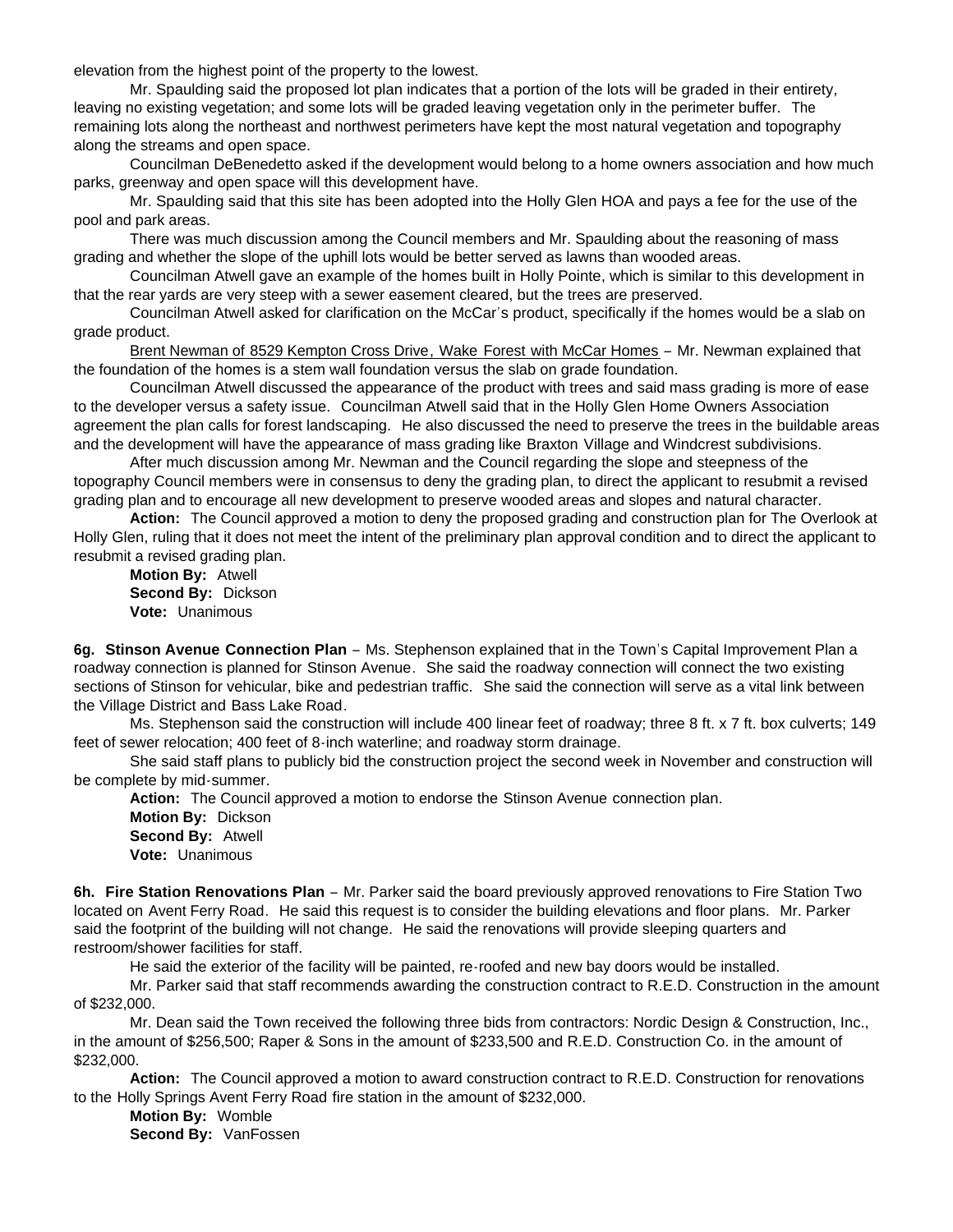**6i. Flood Plain Ordinance Variance Request** – Ms. Keefer explained that this request is for a variance to the Flood Damage Prevention Ordinance to place fill dirt on lot 38, 5309 Crocus Court in the Sunset Lake Village Subdivision to provide adequate space to construct a single family residence.

Ms. Keefer reviewed the history of the development of Sunset Lake Village Subdivision and recording of the plat that is was recorded in February of 1994. She said Holly Springs entered into the National Flood Insurance Program (NFIP) in December 1994 at that time the first version of the Flood Damage Prevention Ordinance was used to regulate development in the FEMA floodplain. She said the Town's Ordinance requires all residential lot construction to be outside of the floodplain and fill is not permitted on residential lots to provide buildable area. Ms. Keefer explained that since the Sunset Lake Village subdivision was recorded prior to the Town entering into the NFIP, lots were not required to have a minimum buildable area outside the floodplain. She said on May 2, 2006 the Town Council adopted revisions to the Ordinance adopting the current FEMA Flood Insurance Rate Maps (FIRM). She said in 1992 when the lot was originally recorded the Town did not enforce regulations to keep residential structures outside of the floodplain.

Ms. Keefer said that staff and the property owners have met to determine if there was enough buildable area outside the floodplain to construct a house and not need a variance from the Town. She said at that time the 1992 FIRM was the effective floodplain map and it appeared that a home could not be constructed without encroaching into the 100-year floodplain.

Ms. Keefer explained that once the fill is in place on the lot the applicant can obtain a "Letter of Map Revision for Fill" (LOMR-F) from FEMA, thus relocating the 100-year floodplain on the lot and allowing a buildable area outside of the floodplain that would meet the Town's ordinance requirements. She said the applicant has provided sufficient documentation to the Town that supports the ability to obtain a LOMR-F from FEMA.

Ms. Keefer explained to the Council the guidelines of the Appeal Board and the requirements for granting a variance to the Flood Damage Prevention Ordinance.

She reviewed with the Council members the following factors and the written responses by the property owner or their authorized agent in the variance application.

(1) The danger that materials may be swept onto other lands to the injury of others;

Applicant's Response: The proposed fill will not created a danger that material may be swept onto other lands to the injury of others;

(2) The danger to life and property due to flooding or erosion damage;

Applicant's Response: The proposed fill will elevate the building pad for the residence so that there would not be a danger to life and property due to flooding or erosion damage;

 (3) The susceptibility of the proposed facility and its contents to flood damage and the effect of such damage on the individual owner;

Applicant's Response: the proposed fill would bring the lot grade a minimum of two feet above the 100-year floodplain elevation, thereby reducing the susceptibility of the proposed facility and its contents to flood damage and the effect of such damage on the individual owner;

(4) The importance of the services provided by the proposed facility to the community;

Applicant's Response: The development of this previously platted (but current un-buildable lot), would allow construction of a single family residence, which would be subject to property taxes provided to the community.

 (5) The necessity to the facility of a waterfront location as defined under Sec. 8-85 of this ordinance as a functionally dependant facility, where applicable;

Applicant's Response: Not applicable; property does not abut the lake;

 (6) The availability of alternative locations, not subject to flooding or erosion damage, for the proposed use; Applicant's Response: Since for all practical purposes, the lot is completely encumbered by the 100- 500 – year floodplain areas, there are not alternative locations within this lot.

(7) The compatibility of the proposed use with existing and anticipated development;

Applicant's Response: The proposed use is compatible with the surrounding residential development and is, in facet, subject to the same architectural review constraints associated with the neighboring lots and residences;

 (8) The relationship of the proposed use to the comprehensive plan and floodplain management program for that area;

Applicant's Response: The proposed use is consistent with the Comprehensive Plan, since this area is identified as a single family residential on the Future Land Use map. It is located on the outer edge of the floodplain area. The requested variance proposes no more than 0.04 acre of fill within a total floodplain area of approximately 650 acres, or less than 0.1 percent of the floodplain area.

(9) The safety of access to the property in times of flood for ordinary and emergency vehicles;

Applicant's Response: The proposed fill will allow safe access to the property in times of flood for ordinary emergency vehicles to be maintained from Crocus Court, an existing right-of-way within the Town of Holly Springs.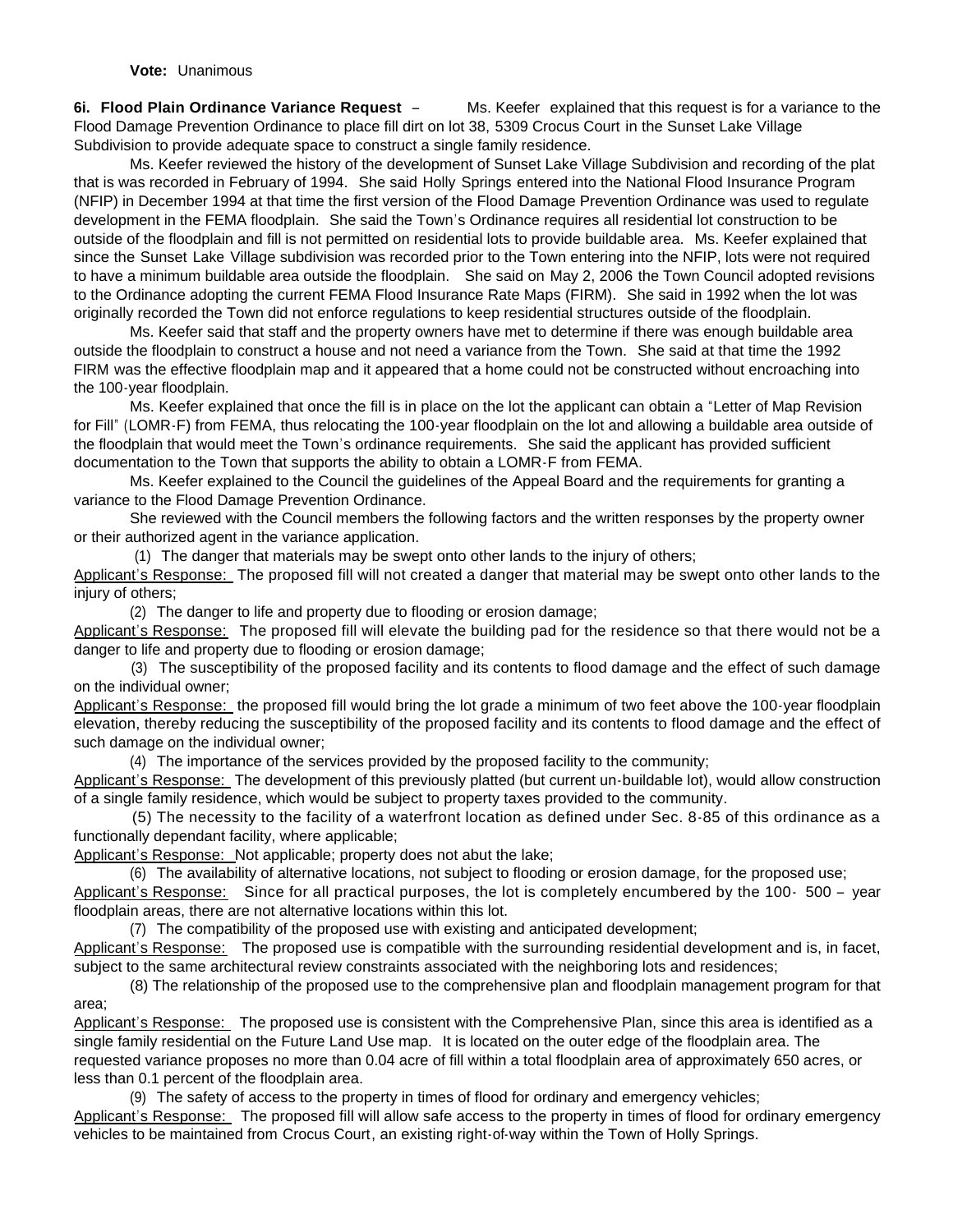(10) The expected heights, velocity, duration, rate of rise, and sediment transport of the floodwaters and the effects of wave action, if applicable, expected at the site; and

Applicant's Response: The proposed fill will not alter the expected heights, velocity, duration, rate of rise, and sediment transport of the flood waters and the effects of the wave action expected at the site, since the flood elevation is controlled by the existing Sunset Lake Dam, and will not be altered by the proposed fill.

 (11) The costs of providing governmental services during and after flood conditions including maintenance and repair of public utilities and facilities such as sewer, gas, electrical and water systems, and streets and bridges. Applicant's Response: The proposed fill will not affect the cost of providing governmental services during and after flood conditions.

 Ms. Keefer said that when considering the factors listed above and the purposes of the Flood Damage Prevention Ordinance, the board may add additional conditions to the granting of variances as it deems necessary to further the purposes of this ordinance. She said that staff recommends approval of the variance to the Flood Damage Prevention Ordinance with the following conditions:

- 1. A Letter Of Map Revision of Fill must be obtained by FEMA prior to the issuance of a building permit
- 2. The lot must be rerecorded with the new FEMA mapped floodplain lines prior to issuance of a building permit.
- 3. A grading plan for the lot must be approved by the Town prior to fill being placed on the lot.

**Action #1:** The Council approved a motion to make and accept that the following findings of fact and have been adequately addressed by the petitioner, and that the conditions for variance have been met and the findings of facts are recorded in the minutes to grant a variance, per section 8-125 of the Flood Damage Prevention Ordinance for lot 38 in the Sunset Lake Village Subdivision, 5309 Crocus Court.

Findings of Fact:

(1) The danger that materials may be swept onto other lands to the injury of others is not present.

(2) The danger to life and property due to flooding or erosion damage is not present.

(3) The susceptibility of the proposed facility and its contents to flood damage and the effect of such damage on the individual owner is not significant.

(4) The importance of the services provided by the proposed facility to the community important.

(5) The necessity to the facility of a waterfront location as defined under Sec. 8-85 of this ordinance as a functionally dependant facility, where applicable is necessary / unnecessary / not applicable).

(6) The availability of alternative locations, not subject to flooding or erosion damage, for the proposed use is unavailable.

(7) The compatibility of the proposed use with existing and anticipated development; compatible.

(8) The relationship of the proposed use to the comprehensive plan and floodplain management program for that area; is in keeping with the comprehensive plan.

(9) The safety of access to the property in times of flood for ordinary and emergency vehicles is accessible.

(10) The expected heights, velocity, duration, rate of rise, and sediment transport of the floodwaters and the effects of wave action, if applicable, expected at the site; and no waive action.

(11) The costs of providing governmental services during and after flood conditions including maintenance and repair of public utilities and facilities such as sewer, gas, electrical and water systems, and streets and bridges, is insignificant cost.

Conditions for Variance:

(1) This variances shall not be issued when the variance will make the structure in violation of other Federal, State, or local laws, regulations, or ordinances.

(2) Variances shall not be issued within any designated floodway or non-encroachment area if the variance would result in any increase in flood levels during the base flood discharge.

(3) Variances shall only be issued upon a determination that the variance is the minimum necessary, considering the flood hazard, to afford relief.

(4) Variances shall only be issued prior to development permit approval.

(5) Variances shall only be issued upon:

i) A showing of good and sufficient cause;

- ii) A determination that failure to grant the variance would result in exceptional hardship;
- iii) A determination that the granting of a variance will not result in increased flood heights, additional threats to

public safety, or extraordinary public expense, create nuisance, cause fraud on or victimization of the public, or conflict with existing local laws or ordinances;

 **Motion By:** DeBenedetto **Second By:** Atwell **Vote:** Unanimous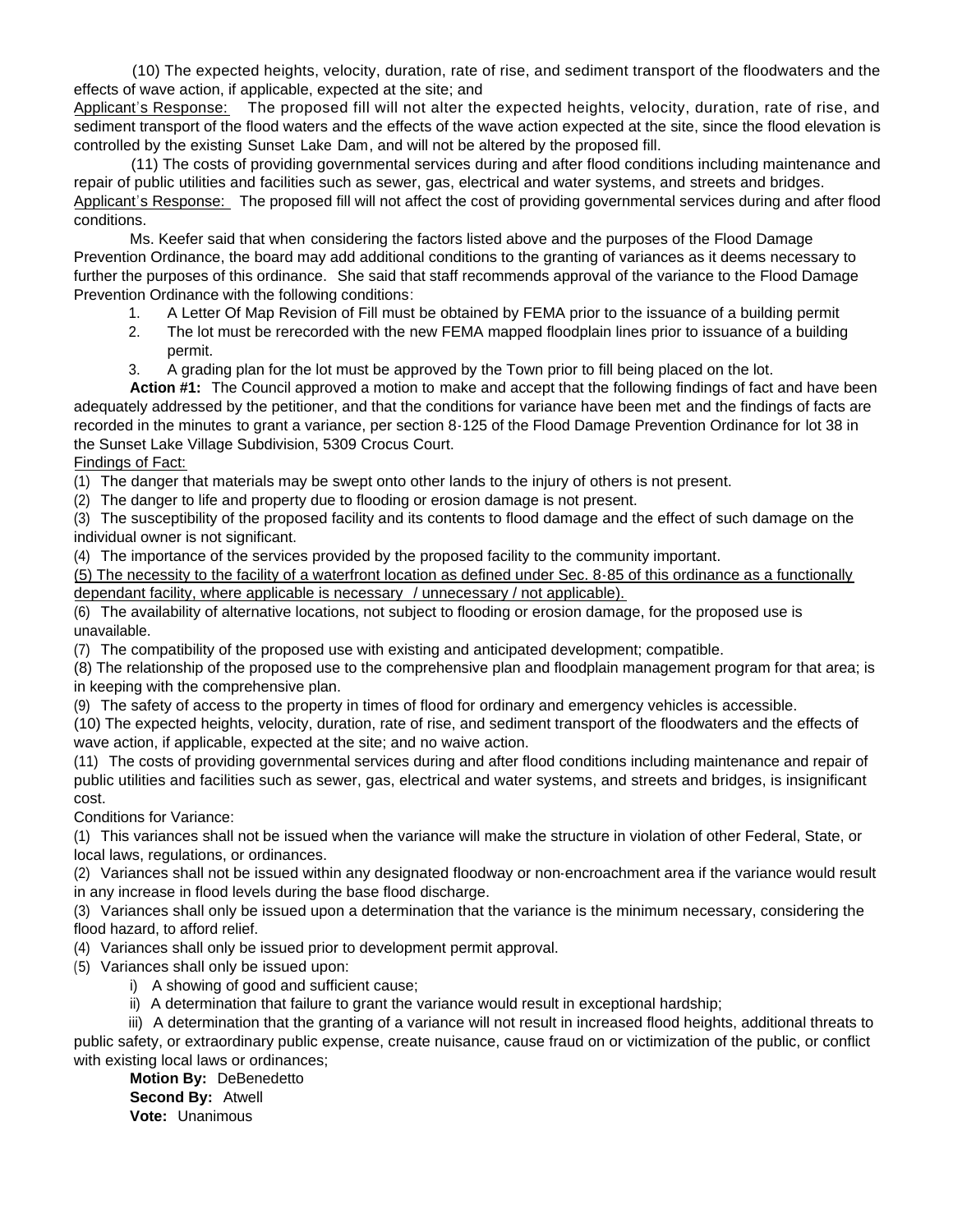**Action #2:** The Council approved a motion to grant a variance to allow fill to be placed in the floodplain on lot 38 in the Sunset Lake Village subdivision at 5309 Crocus Court with the following conditions of approval:

(1) A LOMR-F must be obtained by FEMA prior to the issuance of a Building Permit.

(2) The lot must be rerecorded with the new FEMA mapped floodplain lines prior to issuance of a building

permit.

(3) A grading plan for the lot must be approved by the Town prior to fill being placed on the lot. **Motion By:** DeBenedetto

 **Second By:** Womble **Vote:** Unanimous

**6j. 5032 Sunset Lake Road Property Condemnation** – Mr. Schifano explained that in keeping with the roadway plan for Lockley Road where it intersects with Sunset Lake Road, the Town will need to acquire right of way easement at 5032 Sunset Lake Road. He said that this will require the relocation of a house located at this address. He said he is currently in negotiations with the landowner regarding voluntary acquisition; however the Council is being asked to consider Resolution 06-50 to authorize condemnation action in the event that negotiations fail. He said that this condemnation will allow the town contractors to enter the property for survey and preliminary work within 30 days.

**Action:** The Council approved a motion to adopt Resolution 06-50 authorizing the town attorney to initiate eminent domain proceedings against landowner Annie Mickens at 5032 Sunset Lake Road.

 **Motion By:** Dickson **Second By:** VanFossen **Vote:** Unanimous A copy *of Resolution 06-50 is incorporated into these minutes as addendum pages.*

**6k. Town Staff Longevity Pay Adjustment -** Mr. Holland explained to the Town Council the Town's personnel policy states that full-time and part-time regular employees are compensated by payment of longevity supplements based on their years of service: 2 – 4 years, \$100; 5 – 9 years, \$300; 10–14 years, \$500; 15 -19 years, \$700; and 20 years or more, \$1,000.

 Mr. Holland asked the Council to consider adjusting the Town staff's longevity pay to include amounts for FICA withholding (7.65%) and retirement (6%). He said staff would then receive the full amount of longevity.

 Mr. Holland said this would not affect the FY 2006-07 budget as funds are to be appropriated from within each department's existing budget.

**Action:** The Council approved a motion to authorize the longevity pay schedule for employees to include amounts to cover withholding amounts for FICA and retirement.

**Motion By:** Dickson

**Second By:** Atwell

 Councilman VanFossen asked if there were any other tax allowances Town staff receive for such things as car, travel or transportation allowances. Mr. Holland said that there are no allowances for travel or transportation to off-set the taxes.

**Vote:** Unanimous

A copy *of the longevity distribution list is incorporated into these minutes as an addendum page.*

**7. Public Comment:** At this time, an opportunity was provided for members of the audience who had registered to speak to address the Council on any variety of topics not listed on the night's agenda.

 Mayor Sears said that Mr. James Johnson, a retired police officer of the New York City Police Department, wants to offer his services of working with troubled teens and gangs; however, Mr. Johnson had to leave earlier in the meeting.

**10. Other Business:** Councilman VanFossen reviewed the activities of the Technical Review Committee with the Council. He said that there is a potential subdivision zoned R-20: Residential located on Rex Road, and the developer wishes to tie into Town utilities. He reported that the committee reviewed amendments to the UDO amending sections 9.03, Board of Adjustment, sections 3, 4 and 5 amending the commercial/mixed use, industrial and the PUD districts.

 Councilman DeBenedetto mentioned the South Wake Landfill Citizens' Committee was holding an open meeting Wednesday, November 15<sup>th</sup> at the Holly Springs High School auditorium. He asked if this would be posted on the Town's website.

 Mr. Dean said the meeting notice will be placed on the Town's website. He said from 5 to 7 p.m. the County will explain the site plan and layout of the landfill and will have a question and answer session and from 7 p.m. to 9 p.m.

He explained that the County would be seeking committee members and reviewing the guidelines of the